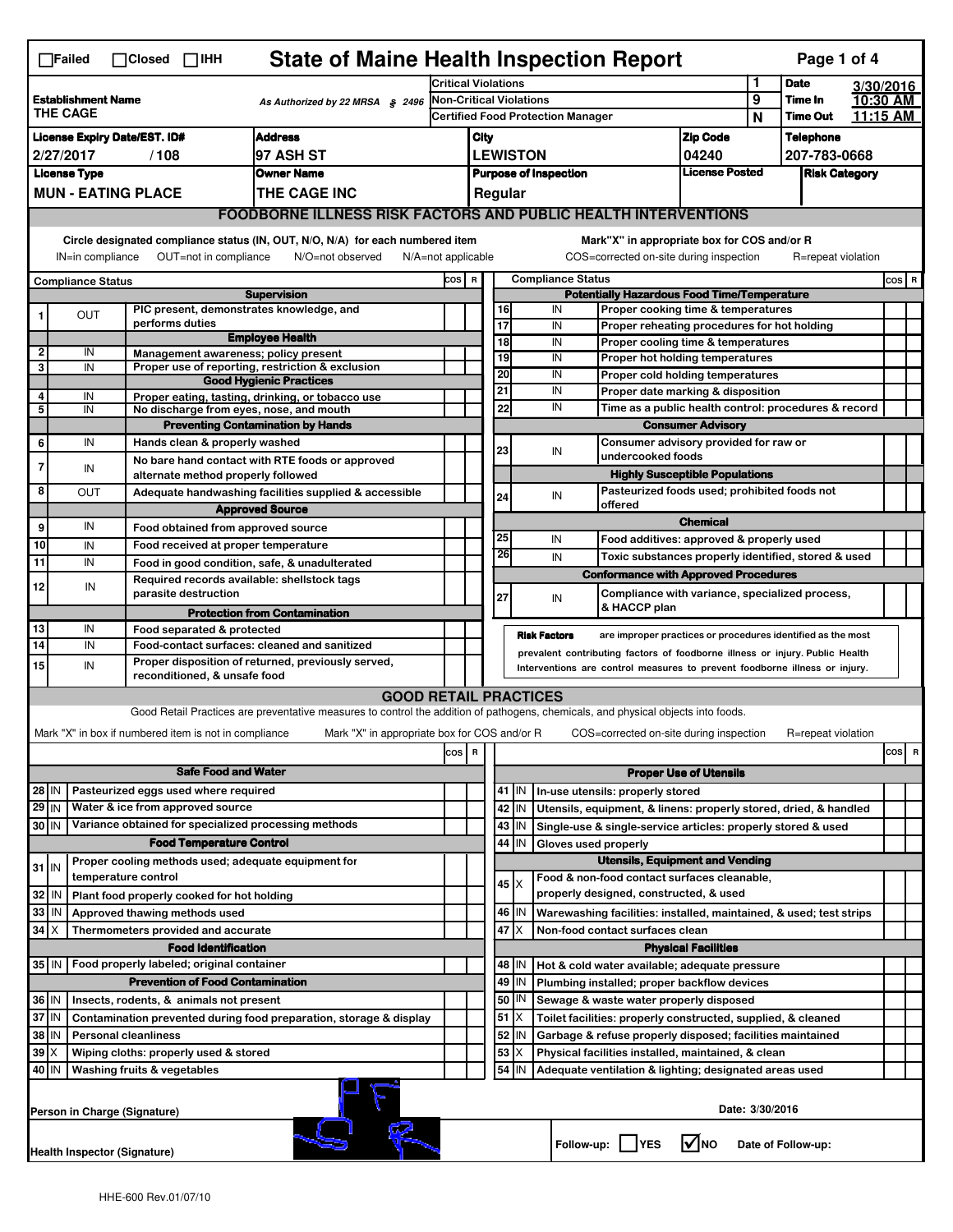|                                                   | <b>State of Maine Health Inspection Report</b> |                   |                                 | Page 2 of 4  |                           |                                  |
|---------------------------------------------------|------------------------------------------------|-------------------|---------------------------------|--------------|---------------------------|----------------------------------|
| <b>Establishment Name</b><br><b>THE CAGE</b>      | As Authorized by 22 MRSA § 2496                | 3/30/2016<br>Date |                                 |              |                           |                                  |
| License Expiry Date/EST. ID#<br>2/27/2017<br>/108 | <b>Address</b><br>97 ASH ST                    |                   | City / State<br><b>LEWISTON</b> | /ME          | <b>Zip Code</b><br>104240 | <b>Telephone</b><br>207-783-0668 |
|                                                   |                                                |                   | <b>Temperature Observations</b> |              |                           |                                  |
| Location                                          | <b>Temperature</b>                             |                   |                                 | <b>Notes</b> |                           |                                  |
| chicken salad                                     | 38                                             |                   |                                 |              |                           |                                  |
| walk-i n cooler                                   | 40                                             |                   |                                 |              |                           |                                  |
| ham                                               | 40                                             |                   |                                 |              |                           |                                  |
| Hot water                                         | 110 plus                                       |                   |                                 |              |                           |                                  |

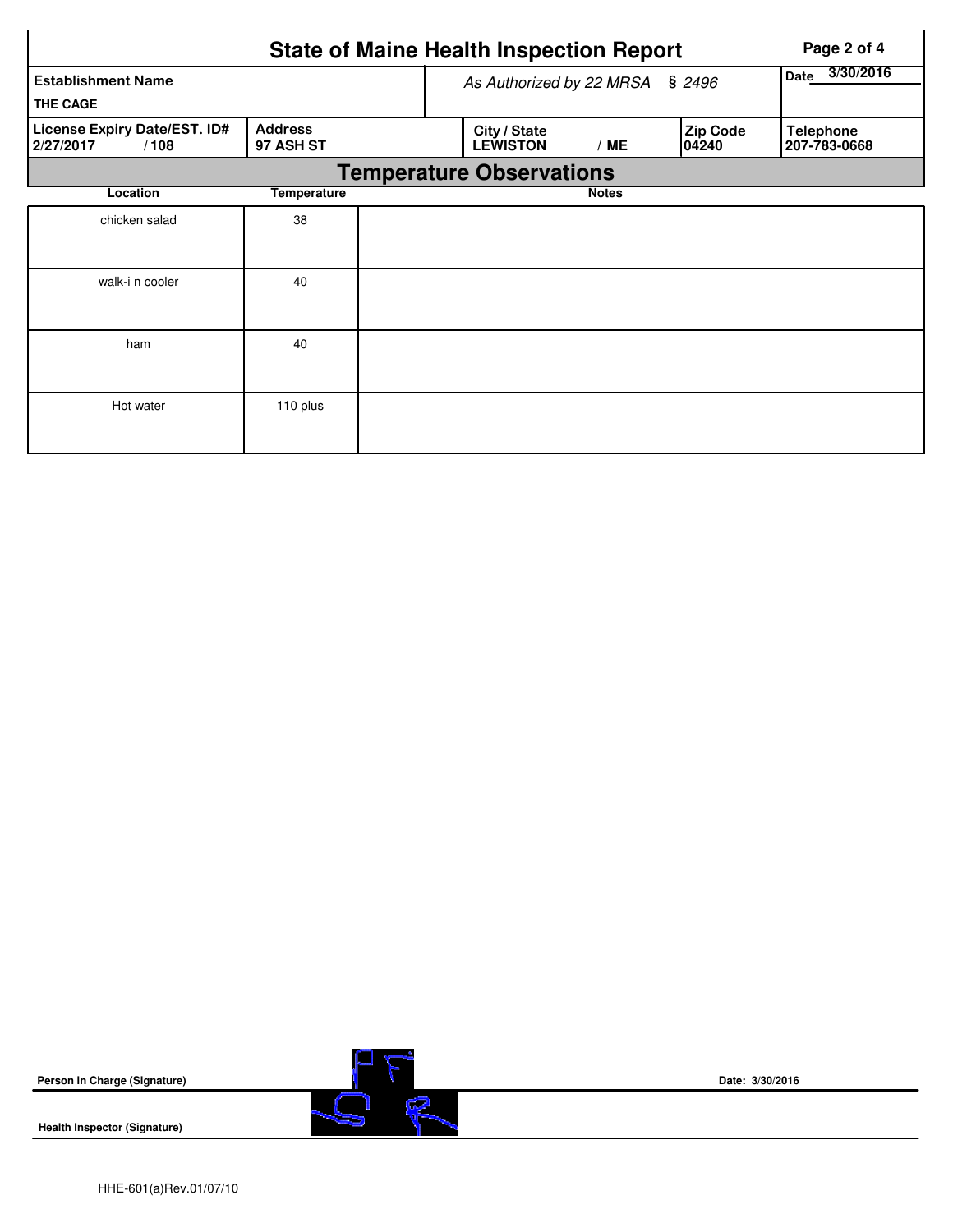| <b>State of Maine Health Inspection Report</b><br>Page 3 of 4                                                                                                                     |                                                                                                                                                                                                                          |                                            |           |                 |                          |  |  |  |  |
|-----------------------------------------------------------------------------------------------------------------------------------------------------------------------------------|--------------------------------------------------------------------------------------------------------------------------------------------------------------------------------------------------------------------------|--------------------------------------------|-----------|-----------------|--------------------------|--|--|--|--|
| <b>Establishment Name</b>                                                                                                                                                         |                                                                                                                                                                                                                          |                                            |           |                 | 3/30/2016<br><b>Date</b> |  |  |  |  |
| <b>THE CAGE</b><br><b>License Expiry Date/EST. ID#</b>                                                                                                                            | <b>Address</b>                                                                                                                                                                                                           |                                            |           | <b>Zip Code</b> |                          |  |  |  |  |
| 2/27/2017<br>/108                                                                                                                                                                 | 97 ASH ST                                                                                                                                                                                                                | City / State<br><b>LEWISTON</b>            | <b>ME</b> | 04240           |                          |  |  |  |  |
|                                                                                                                                                                                   |                                                                                                                                                                                                                          | <b>Observations and Corrective Actions</b> |           |                 |                          |  |  |  |  |
|                                                                                                                                                                                   | Violations cited in this report must be corrected within the time frames below, or as stated in sections<br>8-405.11 and 8-406.11 of the Food Code                                                                       |                                            |           |                 |                          |  |  |  |  |
|                                                                                                                                                                                   | 1: 2-102.11.(A).(B): C: The person in charge could not demonstrate required knowledge, either by complying with this code and no critical violations<br>during this inspection or not having a current CFPM certificate. |                                            |           |                 |                          |  |  |  |  |
| INSPECTOR NOTES: PIC not aware of food code not permitting handwashing in 3 bay sink                                                                                              |                                                                                                                                                                                                                          |                                            |           |                 |                          |  |  |  |  |
| 8: 6-301.11: N: Hand cleanser not available at hand wash sink or lavatory.                                                                                                        |                                                                                                                                                                                                                          |                                            |           |                 |                          |  |  |  |  |
|                                                                                                                                                                                   | INSPECTOR NOTES: no hand soap at hand wash station                                                                                                                                                                       |                                            |           |                 |                          |  |  |  |  |
| 8: 6-301.12: N: Sanitary towels / hand drying device not provided for hand wash sink or lavatory.                                                                                 |                                                                                                                                                                                                                          |                                            |           |                 |                          |  |  |  |  |
| INSPECTOR NOTES: no paper towels at handwash station                                                                                                                              |                                                                                                                                                                                                                          |                                            |           |                 |                          |  |  |  |  |
|                                                                                                                                                                                   | 34: 4-302.12.(A): N: Inadequate number of food temperature measuring devices provided.                                                                                                                                   |                                            |           |                 |                          |  |  |  |  |
|                                                                                                                                                                                   | INSPECTOR NOTES: some thermometers missing                                                                                                                                                                               |                                            |           |                 |                          |  |  |  |  |
|                                                                                                                                                                                   | 39: 3-304.14.(B).(1): N: Wiping cloths used for wiping counters and other equipment surfaces not held between uses in a chemical sanitizer.                                                                              |                                            |           |                 |                          |  |  |  |  |
|                                                                                                                                                                                   | INSPECTOR NOTES: wiping cloths need to be held in sanitizer buckets                                                                                                                                                      |                                            |           |                 |                          |  |  |  |  |
|                                                                                                                                                                                   | 45: 4-204.12: N: Equipment openings, closures and deflectors are improperly designed and constructed.                                                                                                                    |                                            |           |                 |                          |  |  |  |  |
| INSPECTOR NOTES: clean refrigerator door seals                                                                                                                                    |                                                                                                                                                                                                                          |                                            |           |                 |                          |  |  |  |  |
| 47: 4-602.13: N: Non-food contact surfaces are not cleaned at a frequency necessary to preclude accumulation of soil residues.                                                    |                                                                                                                                                                                                                          |                                            |           |                 |                          |  |  |  |  |
| INSPECTOR NOTES: clean shelving -clean rack on bar                                                                                                                                |                                                                                                                                                                                                                          |                                            |           |                 |                          |  |  |  |  |
|                                                                                                                                                                                   | 51: 6-501.18: N: Plumbing Fixtures such as hand washing sinks, toilets, and urinals not cleaned as often as necessary to keep them clean.                                                                                |                                            |           |                 |                          |  |  |  |  |
| <b>INSPECTOR NOTES: clean restroom floors</b>                                                                                                                                     |                                                                                                                                                                                                                          |                                            |           |                 |                          |  |  |  |  |
| 53: 6-101.11.(A): N: Indoor surfaces are not properly constructed as to be smooth, durable, and easily cleanable or constructed of nonabsorbent material<br>in areas of moisture. |                                                                                                                                                                                                                          |                                            |           |                 |                          |  |  |  |  |
| INSPECTOR NOTES: re surface bar counter top                                                                                                                                       |                                                                                                                                                                                                                          |                                            |           |                 |                          |  |  |  |  |
| 53: 6-501.12: N: The physical facilities are not clean.                                                                                                                           |                                                                                                                                                                                                                          |                                            |           |                 |                          |  |  |  |  |
| INSPECTOR NOTES: clean in back of all equipment-clean back of compressor beer cooler                                                                                              |                                                                                                                                                                                                                          |                                            |           |                 |                          |  |  |  |  |
|                                                                                                                                                                                   |                                                                                                                                                                                                                          |                                            |           |                 |                          |  |  |  |  |
|                                                                                                                                                                                   |                                                                                                                                                                                                                          |                                            |           |                 |                          |  |  |  |  |
|                                                                                                                                                                                   |                                                                                                                                                                                                                          |                                            |           |                 |                          |  |  |  |  |
| Person in Charge (Signature)                                                                                                                                                      |                                                                                                                                                                                                                          |                                            |           | Date: 3/30/2016 |                          |  |  |  |  |
|                                                                                                                                                                                   |                                                                                                                                                                                                                          |                                            |           |                 |                          |  |  |  |  |
| Health Inspector (Signature)                                                                                                                                                      |                                                                                                                                                                                                                          |                                            |           |                 |                          |  |  |  |  |